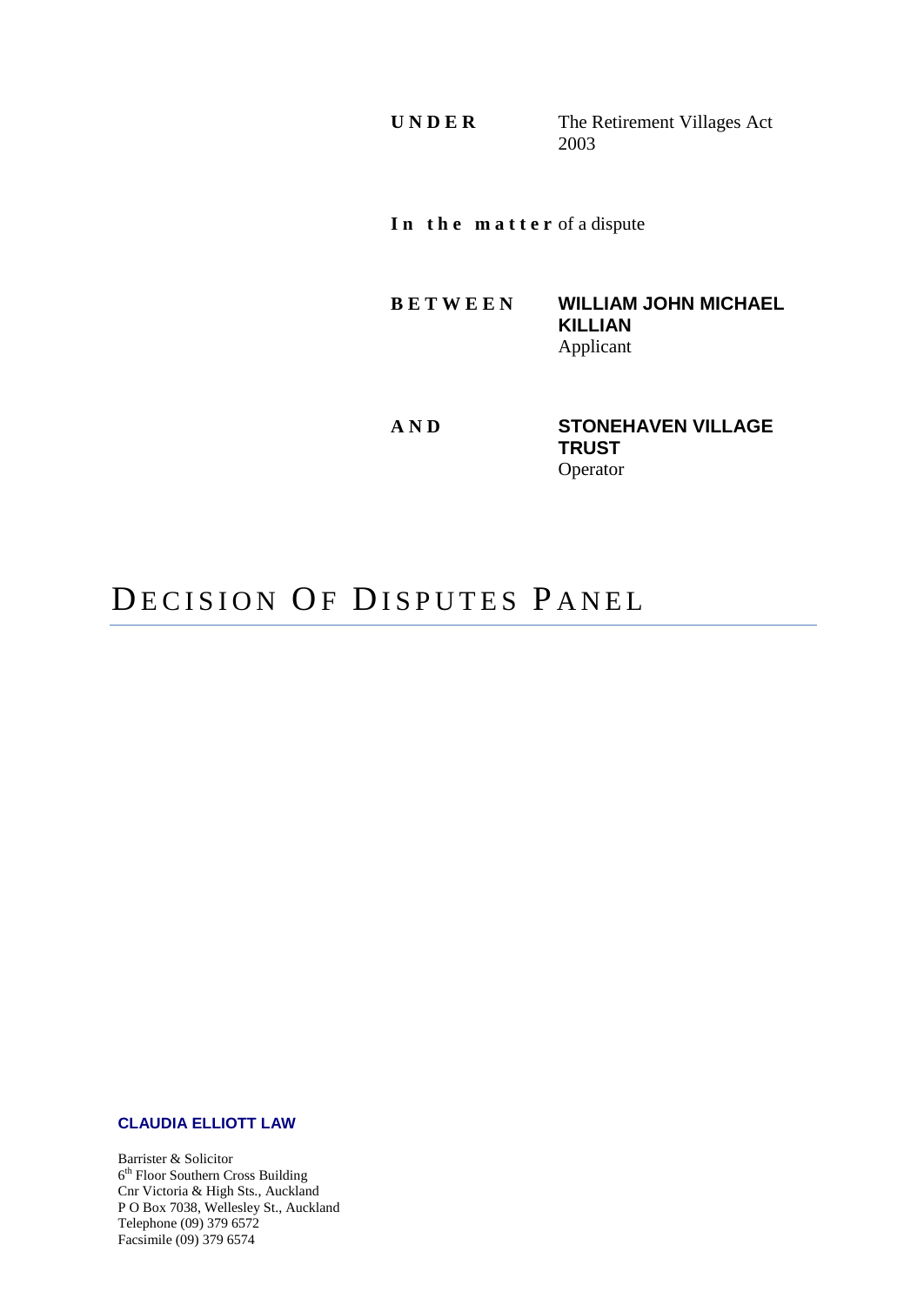# CONTENTS

| A.             |                                                                  |  |
|----------------|------------------------------------------------------------------|--|
|                |                                                                  |  |
|                |                                                                  |  |
|                |                                                                  |  |
| <b>B.</b>      | HAS MR KILLIAN'S LICENCE TO OCCUPY BEEN VALIDLY TERMINATED 4     |  |
|                |                                                                  |  |
|                |                                                                  |  |
|                |                                                                  |  |
|                |                                                                  |  |
|                |                                                                  |  |
|                |                                                                  |  |
|                |                                                                  |  |
|                |                                                                  |  |
|                |                                                                  |  |
|                |                                                                  |  |
|                |                                                                  |  |
|                |                                                                  |  |
| $\mathbf{C}$ . | WHAT FEES, IF ANY, IS MR KILLIAN DUE TO PAY UNDER THE LICENCE TO |  |
|                |                                                                  |  |
|                |                                                                  |  |
|                |                                                                  |  |
|                |                                                                  |  |
|                |                                                                  |  |
|                |                                                                  |  |
|                |                                                                  |  |
|                |                                                                  |  |
|                |                                                                  |  |
|                |                                                                  |  |
|                |                                                                  |  |
| D.             | IS MR KILLIAN ENTITLED TO ANY COMPENSATION BEYOND THE SALE PRICE |  |
|                | OF THE UNIT.                                                     |  |
|                |                                                                  |  |
|                |                                                                  |  |
|                |                                                                  |  |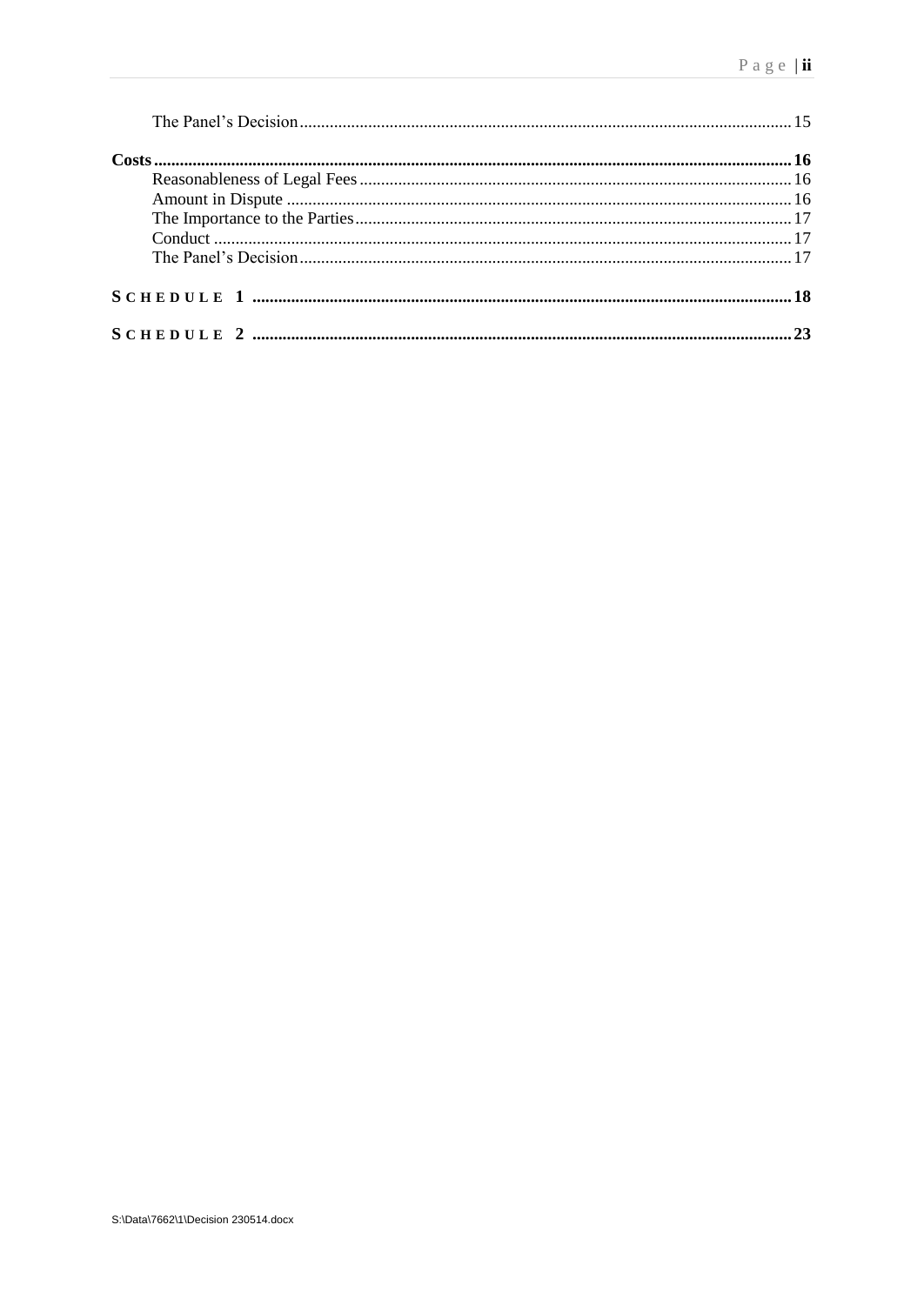# DECISION OF DISPUTES PANEL

# <span id="page-3-0"></span>**BACKGROUND**

# <span id="page-3-1"></span>**The Dispute**

1. This is a Dispute under the Retirement Villages Act 2003 ("RVA"). The matter was heard on 11 April 2014 in Whangarei.

# <span id="page-3-2"></span>**The Parties**

2. The parties to the dispute are **WILLIAM JOHN MICHAEL KILLIAN** ("**MR KILLIAN**") and the **STONEHAVEN VILLAGE TRUST** ("**THE TRUST**"). **MR KILLIAN** was a resident at the Stonehaven Retirement Village ("the Village") by way of Licence to Occupy (LTO). **THE TRUST** which is a Charitable Trust incorporated on 11 June 1992, operates the Village.

# <span id="page-3-3"></span>**The Licence to Occupy (LTO)**

3. On or about 11 April 2005, **MR KILLIAN**'s daughter **CLAIRE KATHERINE TALENS** ("**MS TALENS**") signed an LTO as Licensee, with **THE TRUST** as Licensor and **MR KILLIAN** as Occupier.

# <span id="page-3-4"></span>**Building The Unit**

- 4. As Licensee under the LTO, **MS TALENS**, but in reality, **MR KILLIAN** built a Unit on **THE TRUST**'s land. The LTO provided a restricted right to occupy the land, effectively on a month by month basis.
- 5. The Council building consent to commence building the Unit was issued on 15 February 2006. The construction of the Unit was a difficult process which from **MR KILLIAN**'s point of view soured his relationship with **THE TRUSTEES** of **THE TRUST**. By way of letter dated 12 October 2008 **MR KILLIAN** made a number of complaints about Village management issues, the process of registration for the Village under the RVA, and the impediments to sale of Units at the Village at 2008 prices. **MR KILLIAN** considered **THE TRUSTEES** did not try to resolve his complaints in 2008, and still had not resolved them to his satisfaction by the date of the hearing of his Dispute Notice on the  $11<sup>th</sup>$  of April 2014.

# <span id="page-3-5"></span>**Registration of the Village**

6. In 2007 the RVA required a number of changes to the legal structures in place to enable Retirement Villages, including the Stonehaven Village to become registered under the RVA. With the late promulgating of Regulations and the Code of Practice ("the Code") it was a slow and difficult process, often for reasons beyond their control, for not only the Stonehaven Village, but many Villages to become registered. The Stonehaven Village achieved registration on 7 June 2008. In the interim, Units in the Village could not be sold.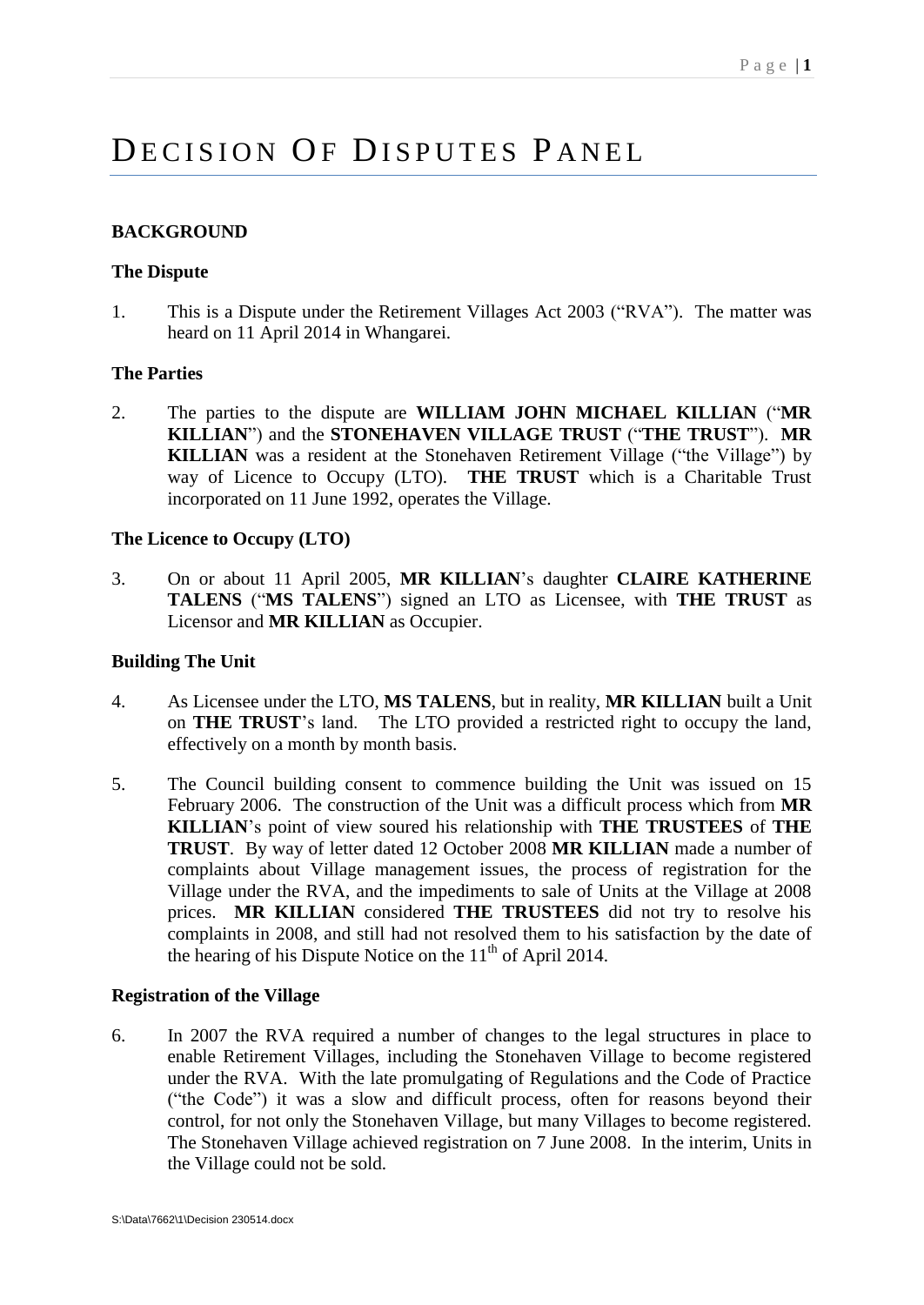# <span id="page-4-0"></span>**Receivership**

7. To add to the difficulties on 5 December 2008 the Village was placed into Receivership by the then Statutory Supervisor**.** The Receivership ended on or about 1 March 2010, and new volunteer **TRUSTEES** were appointed. The Receivership also impeded sale of Units to some extent.

# <span id="page-4-1"></span>**Service Charge Default**

- 8. By way of protest at his 2008, and later complaints not being addressed to his satisfaction, in approximately December 2010 **MR KILLIAN** stopped paying the full amount of the service charge required to be paid by the Residents under clauses 2.1 and 3.1 the LTO. In December 2011, **MR KILLIAN** reduced payment of the service charge even further.
- 9. As a result of **MR KILLIAN**'s failure to pay the required service charge in full from December 2010 onwards, the **TRUSTEES** finally served a Notice of Intention to Terminate the LTO on **MR KILLIAN** on 5 August 2013. **MR KILLIAN** did not respond to the Notice of Intention to Terminate the LTO, and nor did he pay the arrears in service charges.
- 10. On 9 September 2013, the second required document to terminate the LTO, being a Notice of Termination was served on **MR KILLIAN**. The time for response to the Notice of Termination was 11 October 2013. That date expired without a response from **MR KILLIAN**.
- 11. An affidavit of service of both documents by **MR HEMMING**, process server was provided by the **TRUSTEES** to the Panel in the Bundle of Documents. At the hearing **MR KILLIAN** acknowledged receiving both documents required to terminate the LTO.

# <span id="page-4-2"></span>**Repossession of Unit**

- 12. On 13 November 2013, while **MR KILLIAN** was away from the Unit, the **TRUSTEES** took possession of the Unit, and changed the locks on the doors. **MR KILLIAN** is concerned that the **TRUSTEES** continue to hold items belonging to him which were in the Unit.
- 13. Some time after the expiry of the time to respond to the Notice of Termination, **MR KILLIAN** asked that the **TRUSTEES** reverse the decision to terminate the LTO. The **TRUSTEES** declined to do so because of the still unpaid service charges, **MR KILLIAN**'s alleged behaviour towards some **TRUSTEES,** and the reaction of some other residents to **MR KILLIAN**'s alleged actions.

# <span id="page-4-3"></span>**Dispute Notice**

14. On or about 11 October 2013 **MR KILLIAN** filed a Dispute Notice. The **TRUSTEES** responded on 17 October 2013.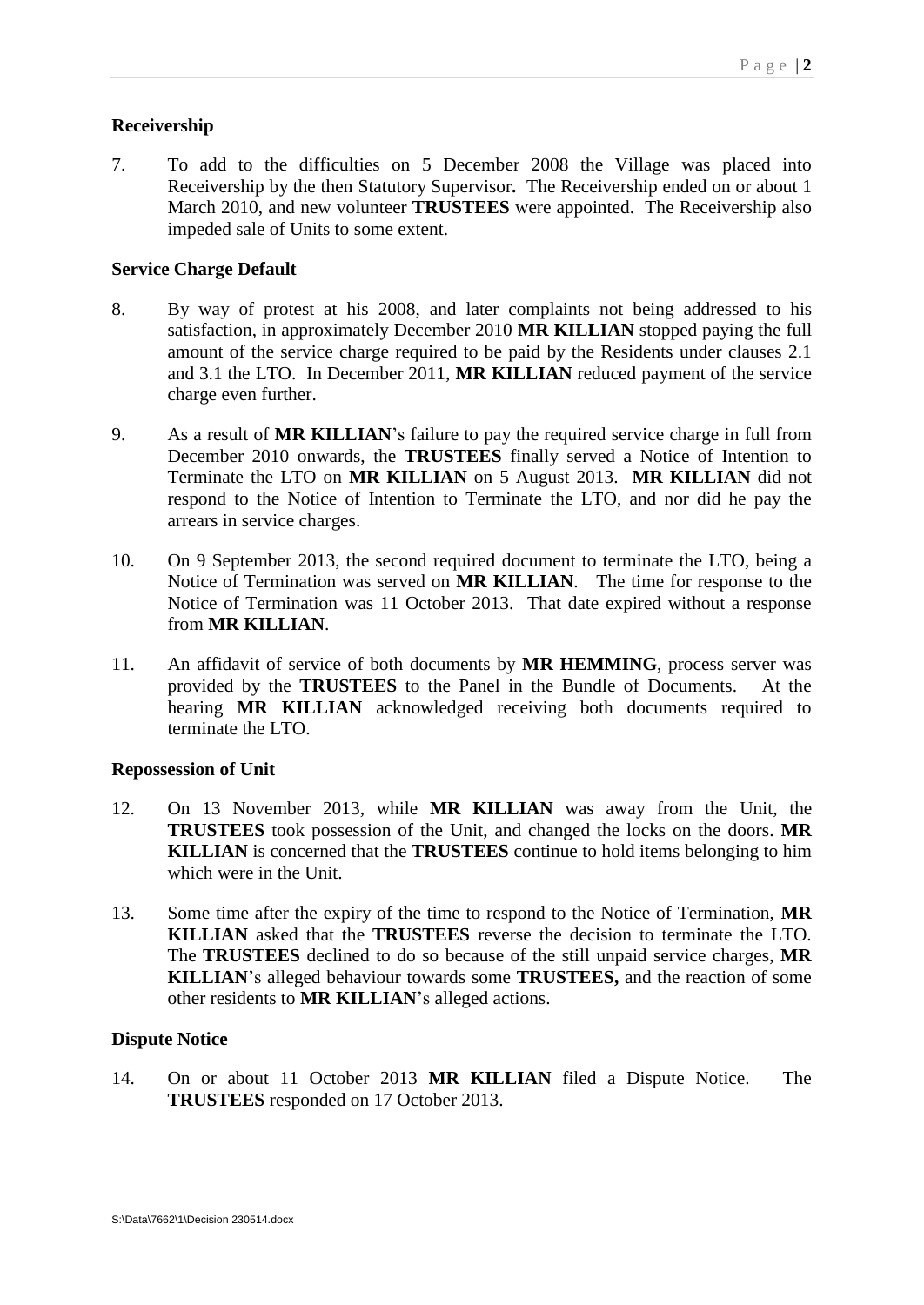# <span id="page-5-0"></span>**ISSUES FOR THE PANEL**

- 15. The parties agreed that there are 4 questions that the Panel is required to make a decision on:
	- (a) Is **MR KILLIAN** a valid Applicant to file a Dispute Notice?
	- (b) Has **MR KILLIAN**'s LTO been validly terminated by **THE TRUST**?
	- (c) What if any sums does **MR KILLIAN** owe under the LTO?
	- (d) Is **MR KILLIAN** entitled to any compensation beyond the sale price of the Unit?

# <span id="page-5-1"></span>**A. IS MR KILLIAN A VALID APPLICANT FOR A DISPUTE NOTICE**

# <span id="page-5-2"></span>**Mr Killian**'s **Position**

16. **MR KILLIAN**'s position is that as a Resident or former Resident of the Village, he is a valid Applicant for a Dispute Notice under the RVA.

# <span id="page-5-3"></span>**The Trust's Position**

- 17. **THE TRUST** submits that the key legally binding document between the parties and **MS TALENS** is the LTO. After commencement of the Panel's involvement, **THE TRUST** sought that **MS TALENS** as Licensee, sign a document to authorise **MR KILLIAN** to take any steps in respect to the LTO as he saw fit. It also provided for **MR KILLIAN** to receive any payments due to **MS TALENS** under the LTO, and to give good receipt for those payments. That document was produced at hearing as Exhibit "A" and is dated 6 March 2014.
- 18. During the hearing, **THE TRUST** accepted that **MR KILLIAN** was a valid Applicant for a Dispute Notice on the basis of the LTO, and was assisted in its decision by the document signed by **MS TALENS**.

# <span id="page-5-4"></span>**The Panel's Decision**

- 19. The applicable documents to decide if **MR KILLIAN** is a valid Applicant for a Dispute Notice are the LTO, the RVA and the Code.
- 20. **MR KILLIAN** is contractually an Occupier pursuant to the LTO. Clause 16 of the LTO refers to the joint and several liability of the Licensee and Occupier. As an Occupier **MR KILLIAN** resided at the Village until termination of the LTO.
- 21. A Resident is defined in s.48 of the RVA as a "*Resident or former Resident of a Retirement Village*". In the Code definitions a former resident includes a person "*who was a resident"* or whose Occupation Rights Agreement ("ORA") has terminated. **MR KILLIAN** was a Resident and is now a former Resident of the Village, after his LTO was terminated on or about 11 October 2013.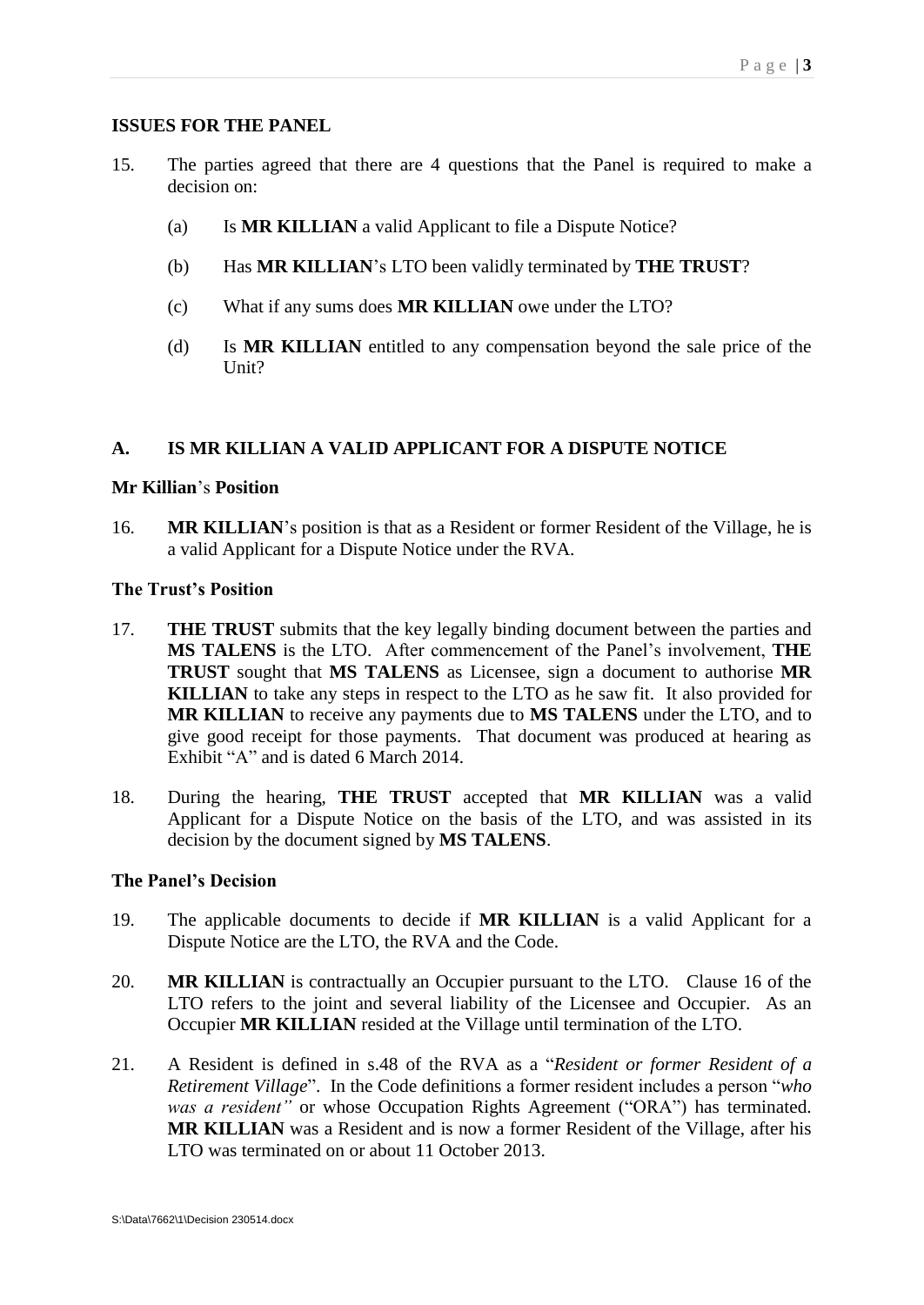- 22. Section 52 of the RVA states that a Resident may give a Dispute Notice to the other party, after complying with an earlier referral of the dispute to the complaints facility, and the expiry of 20 working days since that referral. There is no dispute raised in this case about the form of Dispute Notice required by s.56, or the time constraints in s.57 of the RVA.
- 23. The Panel finds pursuant to the LTO, ss.48 and 52 of RVA and the Code that **MR KILLIAN** is a valid Applicant for a Dispute Notice. This position was acknowledged by both parties at the hearing.

# <span id="page-6-0"></span>**B. HAS MR KILLIAN**'S **LICENCE TO OCCUPY BEEN VALIDLY TERMINATED**

#### <span id="page-6-1"></span>**Mr Killian**'s **Position**

- 24. **MR KILLIAN**'s position is that the LTO has not been validly terminated. His evidence is that the "*LTO should have been upgraded as the Retirement Villages Act supersedes the LTO*". **MR KILLIAN** considered that **THE TRUST** had an obligation under clause 15 of the LTO to amend the terms of it, to in **MR KILLIAN**'s view, comply with the RVA. **MR KILLIAN** referred to the current form of ORA which the Village was currently using, but did not state in what way it should apply to him directly.
- 25. At the hearing **MR KILLIAN** disputed the validity of some of the charges incorporated in the service charge through clauses 2.1 and 3.1 of the LTO. **MR KILLIAN** submitted this was relevant to whether the service charge was a valid charge, and impacted on the validity of termination of the LTO.
- 26. **MR KILLIAN** further submitted that **THE TRUST** had no power to retain his goods, or to enter his Unit without notice to change locks, or to remove a vehicle from outside his Unit. **MR KILLIAN** was also of the view **THE TRUSTEES** had no right to show prospective purchasers through the Unit after changing the locks. **MR KILLIAN** was concerned that some of his possessions including his passport and information on his medication, was able to be seen during viewings.
- 27. **MR KILLIAN** also relied on a letter from **MR MCGEE** of Thomson Wilson Law to **MR KILLIAN** dated 8 October 2013 to show the termination of the LTO was invalid. At paragraph 6 the letter states:

"*In terms of your occupation of the Unit, while the licence is advised as being terminated as of 5.00pm tomorrow, the reality of the situation is that the Trust will have to apply for a Court Order to have you removed from the village due to the termination of your licence. That being the case, you do not have to move out tomorrow. You confirmed you never intended to in any event."*

28. **MR KILLIAN**'s evidence was that he had not responded to either the Notice of Intention to Terminate the LTO, or the Notice of Termination as he did not consider either was valid, and hence he took no steps in respect to them. **MR KILLIAN**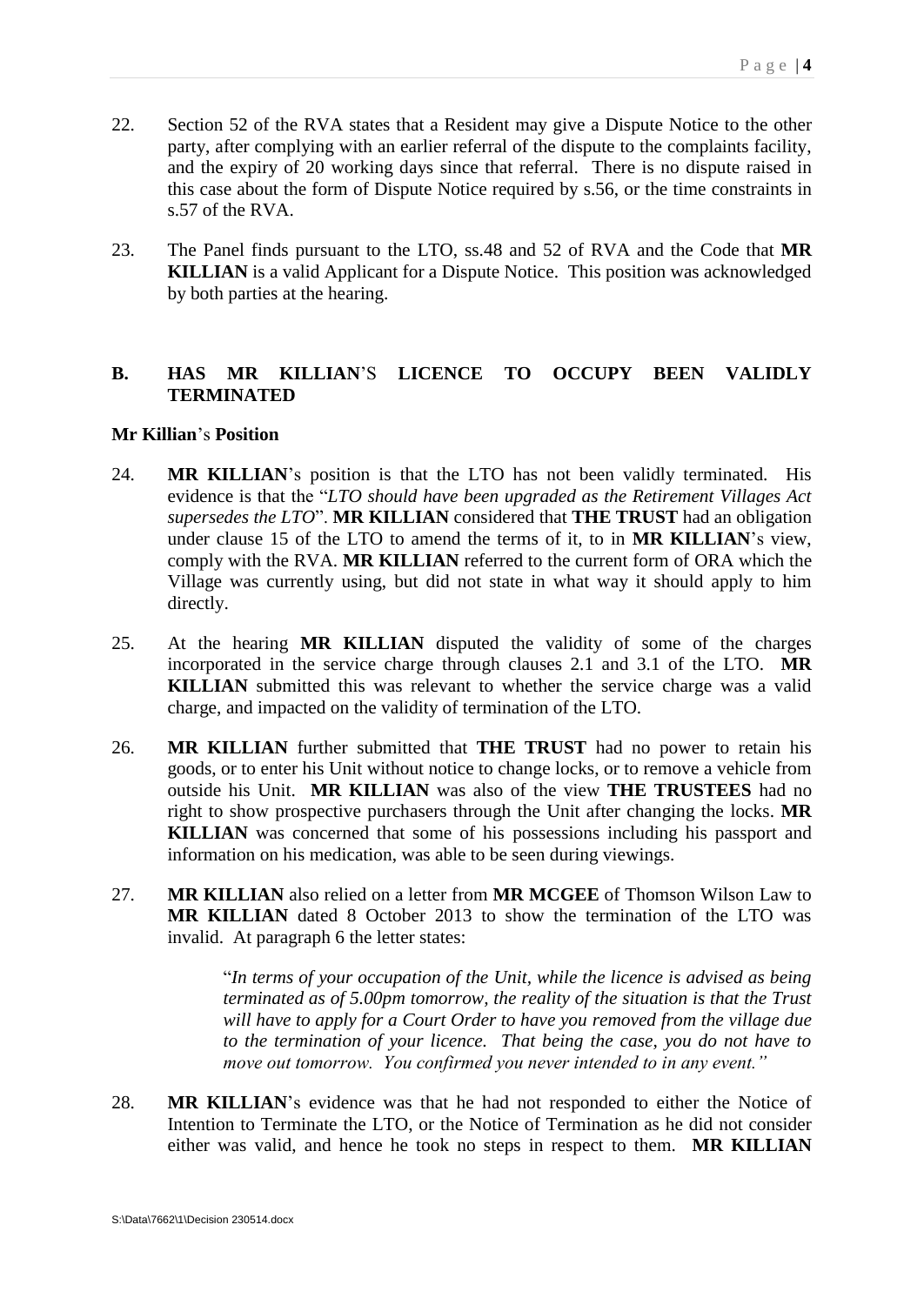acknowledged he had been served with both documents, and had had legal advice from time to time around the time they were served on him.

29. One of **MR KILLIAN**'s major complaints was that **THE TRUSTEES** had not dealt with his complaints of 2008 and thereafter, and had not enabled sale of his Unit in a way which was acceptable to **MR KILLIAN,** when property prices were at a peak in 2008.

## <span id="page-7-0"></span>**The Trust's Position**

- 30. **THE TRUST**'s position is that clause 15 of the LTO gives **THE TRUST** the ability to seek a change of an LTO to an ORA if it wishes, but not for **MR KILLIAN** to require it. There had been no change from the LTO to an ORA in **MR KILLIAN**'s case.
- 31. **THE TRUST**'s submits it validly terminated **MR KILLIAN**'s LTO, for just cause, and in a manner which complied with the LTO and the Code. Clause 7 of the LTO sets out the situations in which the LTO may be terminated. The **TRUSTEES** rely on clause 7.2(a) in terminating **MR KILLIAN**'s LTO for non-payment of service charges.
- 32. The **TRUSTEES** consider they have provided proof that the service charges payable by **MR KILLIAN** under clauses 2.1 or 3.1 of the LTO had not been paid. The breaches were material breaches, as the service charge payments fund a significant part of the operation of the Village including the items in clause 2.1. The shortfall on the service charges owed by **MR KILLIAN** remained unpaid for a period of 8 weeks or more, as required under clause 7.2, before steps could be taken to terminate the LTO.
- 33. **THE TRUST** provided proof it had served a valid Notice of Intention to Terminate the LTO, and Notice of Termination of the LTO on **MR KILLIAN,** and the breaches had not been remedied by him.
- 33.1. **THE TRUST** considered that **MR KILLIAN** was trying to provoke **THE TRUST** to revoke the LTO by refusing to pay the service charges in full, on the basis that he would to get some financial gain from that approach. **THE TRUST**'s evidence is that **MR KILLIAN** ceased paying the full service charge from December 2010, and **THE TRUST** had shown considerable tolerance of **MR KILLIAN**'s failure to pay and his alleged behaviour towards some **TRUSTEES**.

# <span id="page-7-1"></span>**The Panel's Decision**

# *S.15 Argument*

- 34. To ascertain whether **THE TRUST** terminated **MR KILLIAN**'s LTO validly the Panel must consider the requirements of the LTO, the RVA and the Code.
- 35. The Panel must firstly address **MR KILLIAN**'s submission that clause 15 of the LTO means that his occupation of the Unit was pursuant to the RVA, implying the later ORA, rather than the LTO. Clause 15.2 of the LTO states that the Licensee, being **MS TALENS,** agreed that if asked by **THE TRUST** she would surrender the terms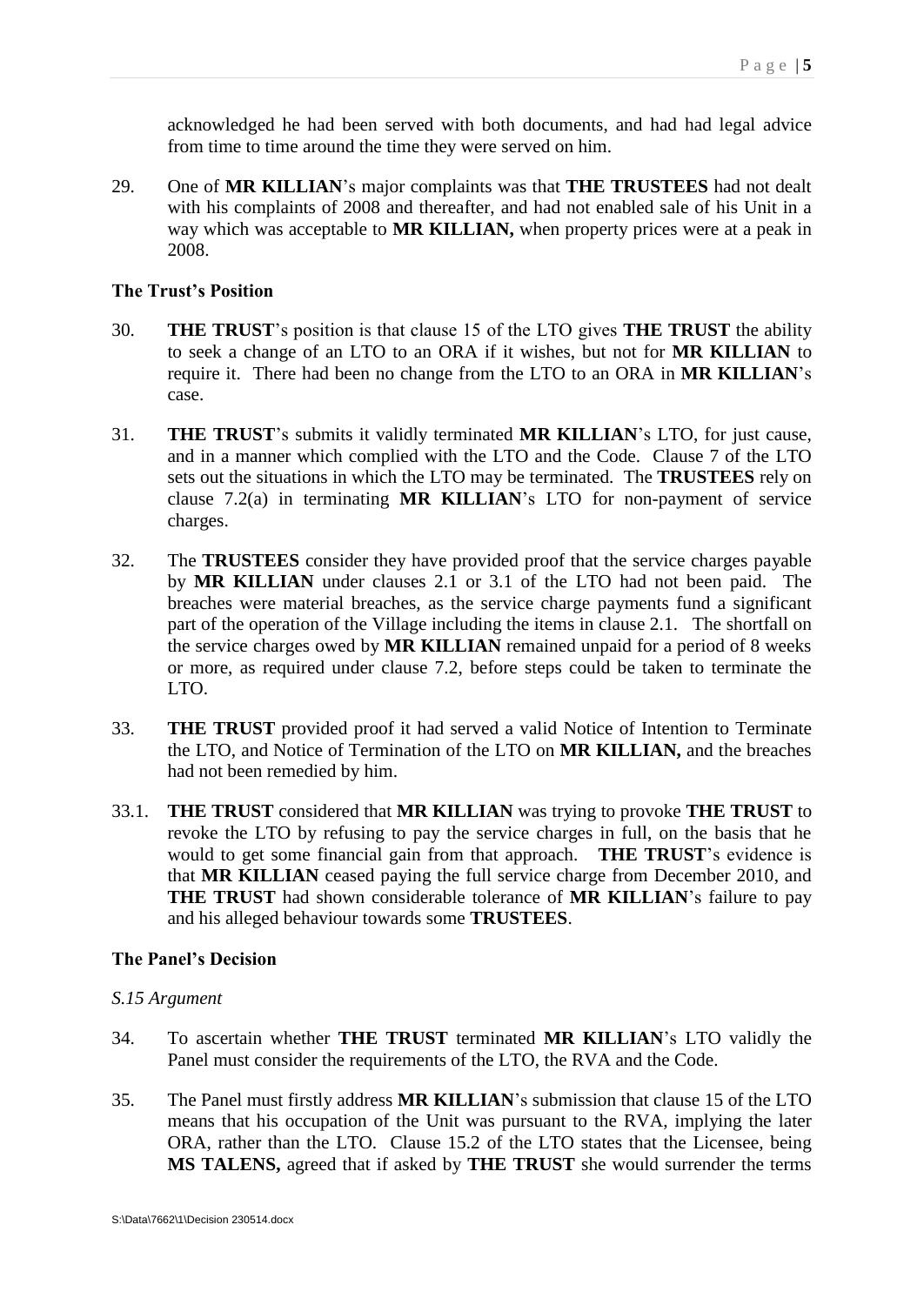of the LTO, and become subject to an ORA. No request has been made by **THE TRUST** for **MS TALENS** to change from an LTO to an ORA, and **MR KILLIAN** cannot require that **THE TRUST** do so. The Panel therefore finds that **MR KILLIAN** remains under the provisions of the LTO.

## *The Service Charge*

- 36. **MR KILLIAN** disputed at the hearing the validity of the service charge and the Panel is therefore required to address whether the service charge is valid. It is accepted by both **THE TRUST** and **MR KILLIAN** that the monthly sum of the service charge was set, and that **MR KILLIAN** did not pay it in full from 31 December 2010 onwards.
- 37. For **MR KILLIAN**'s LTO to be validly terminated, **THE TRUST** must comply with clause 7.2(a) of the LTO, and show that **MR KILLIAN** has failed to pay one of the charges detailed in clauses 2.1 or 3.1 of the LTO, and that amount remained unpaid for a period of 8 weeks.
- 38. Clause 2.1 of the LTO states that **MR KILLIAN** must pay a monthly service charge to **THE TRUST** which is based on his site's reasonable share of various costs and charges to the Village, being general rates and water rates, rubbish collection charges, maintenance of lawns, grounds, driveways and paths, power used for communal lighting, and "*any other reasonable costs or charges which may arise as a result of the licensee's use or enjoyment of the site and any unit built thereon".*
- 39. **MR MOYLE** a chartered accountant of some 43 years' experience gave evidence on behalf of **THE TRUST** that the items that are paid from the service charges, and other income of **THE TRUST**, are set out in the Bundle at No. 44 which is attached to this Decision as **Schedule 1**.

*Operating Costs*

- <span id="page-8-0"></span>40. In **Schedule 1** there are a number of expenses which come within those specified in clause 2.1 of the LTO. From the part of **Schedule 1** headed **Operating Costs** and in order, these expenses include electricity, lawns and grounds, rates and rubbish disposal. The Operating Costs which are not included in the specified items in clause 2.l are cleaning and sewage, general (petty cash), insurance, licences and fees, vehicle expenses, and repairs to Village facilities, rental buildings, and plant and general.
- 41. The Panel needs to decide whether these charges come within the clause 2.1(v) "*any other reasonable costs or charges which may arise as a result of the licensee's use or enjoyment of the site and any unit built thereon".* To interpret what that clause means the Panel has applied the Concise Oxford Dictionary definition of "*reasonable"* which is defined as "*not greatly less or more than might be expected"*. The word "*arise*" is defined as "*originating*", "*result*" is defined as a "*consequence", "use"* is defined as "*avail oneself of*", and "*enjoyment*" is defined as "*to have use of*".
- 42. To fit within the clause 2.1(v) definition, the Operating Costs of cleaning and sewage, general (petty cash), repairs to the Village facilities, rental buildings and plant and general, must firstly be reasonable in the amount that they are charged at. **MR MOYLE's** evidence was that the charges were the actual costs to the Village, which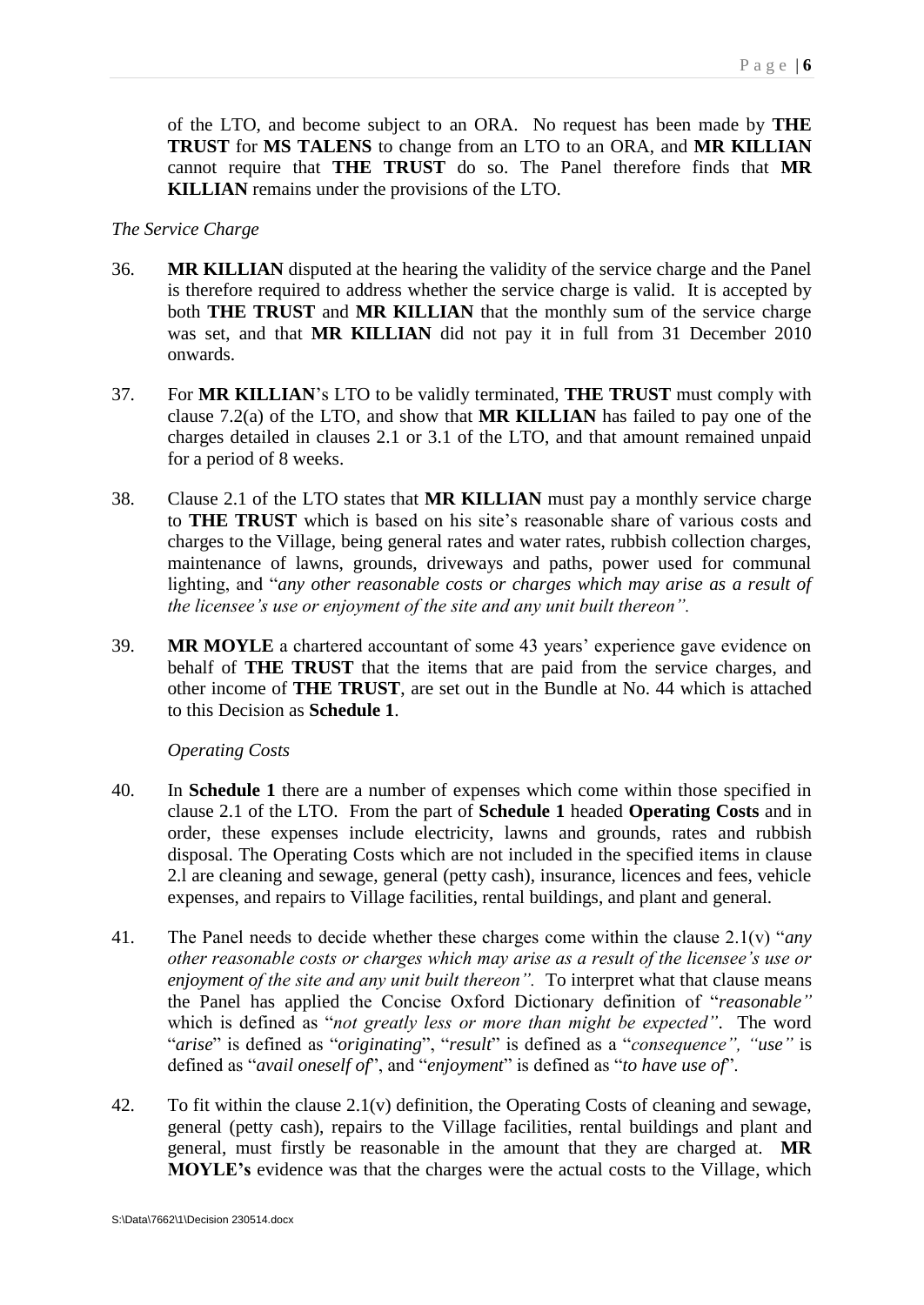as a Charitable Trust **THE TRUST** did not aim to make a profit. The Panel finds as the costs included in the service charge are the actual costs, without any profit or addition they are not greatly more or less than expected, and hence are reasonable.

43. The second factor that **THE TRUST** needs to show is that the charges is **Schedule 1**  which are not specified in clause 2.1(i) to (iv) originate because **MR KILLIAN** occupied the site and his Unit until termination of the LTO. Cleaning and sewage, insurance, licences and fees, and repairs all arise from the fact that the site and Unit previously occupied by **MR KILLIAN** are a part of a complex which must be maintained and serviced, for **MR KILLIAN** to be able to enjoy the use of the site and his Unit. Without any one of these items **MR KILLIAN** could not have satisfactory or safe use of the site and Unit. Some are safety issues and others legal requirements, but each results from **MR KILLIAN**'s occupation of the site and Unit.

#### <span id="page-9-0"></span>**Excluded Operating Expenses**

44. The Panel does not accept that the vehicle expense in Operating Costs is necessarily one which arises as a result of **MR KILLIAN**'s occupation of the Unit, or indeed the site. The vehicle was used to transport people from the Village, and as such should be removed from the service charge. It is a minor amount in the total expenses which has not been charged at all in either 2013 or 2014.

## <span id="page-9-1"></span>**Administration Costs**

- 45. The second category of charges in **Schedule 1** is that of Administration Costs. **MR KILLIAN** objects to the Administration Costs being a part of the service charge on the basis that the Village is operated by a Charitable Trust, and that everyone should be providing their services free of charge. That submission is not accepted by the Panel. **THE TRUST** is obligated to run its enterprise in a manner which accords with the law. The accountancy fees, audit fees, bank fees, interest, legal compliance and statutory supervisor costs are legal requirements for **THE TRUST** to meet, and arise because of **MR KILLIAN**'s occupation of the site and his Unit.
- 46. **MR MOYLE's** evidence once again in respect to Administration Costs was that they were the actual costs for those items. It is reasonable for **THE TRUST** to run an office to manage the Village which includes **MR KILLIAN**'s site and Unit, and the additional expenses of office rental, postage and stationery, staff training, telephone and wages are costs which flow from having an administration office. The advertising costs ensure that the Village is profiled for potential purchasers, and that is a reasonable activity when units do become available for sale or rent. As all of the above costs are reported by **MR MOYLE** to be actual costs, they come within the category of reasonable. They are essential for **MR KILLIAN**'s enjoyment of the site and Unit, and arise from his use of the same.

# <span id="page-9-2"></span>**Excluded Administration Costs**

47. It is unclear what the valuation costs referred to under Administration Costs apply to. If they relate to the sale of Units other than **MR KILLIAN's** then they should not be included as they can be claimed against the individual vendor. If on the other hand the valuation fees are for a general valuation for the Village or contractually required under LTO/ORA's for some reason, then they should be included.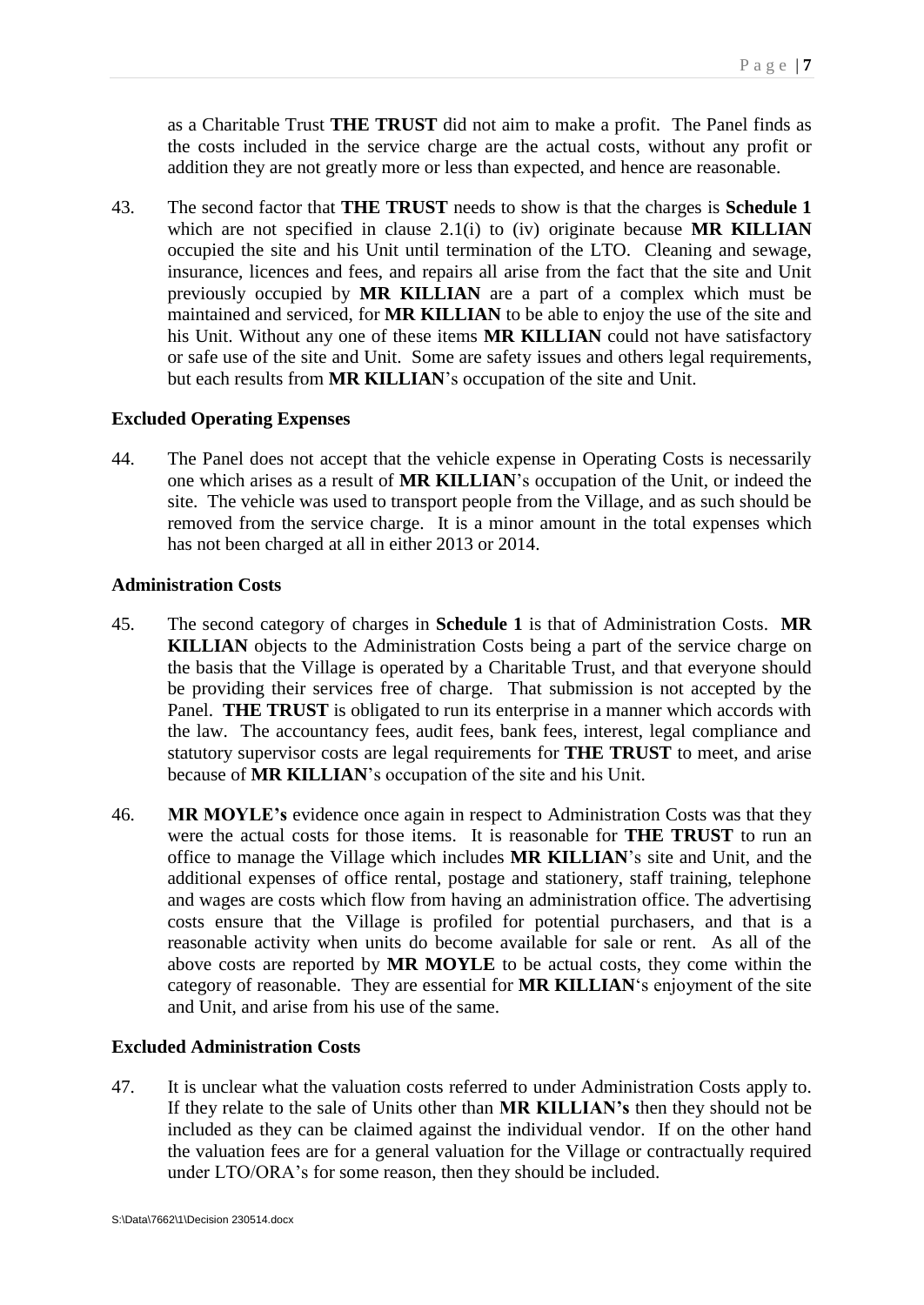## <span id="page-10-0"></span>**Depreciation**

48. A further inclusion in the service charge under **Schedule 1** is Depreciation on the rental units, the LTO/ORA units and the Village facilities. It is a legal requirement that taxation be met, and it is usual accounting practice that depreciation is a part of the annual accounts. The rate is fixed by law, which makes it reasonable and only payable because **MR KILLIAN**'s site and Unit, is a part of an operation which is assessed for taxation. Clearly the taxation arises because of the presence of **MR KILLIAN**'s site and Unit in the Village. It is therefore a legitimate part of the service charge.

#### <span id="page-10-1"></span>**Trustees Expenditure**

49. **THE TRUSTEES** are volunteers and **THE TRUSTEE** expenditure is actual expense. It comes again within the reasonable category and is a required expense because of **MR KILLIAN**'s use and enjoyment of the site and Unit. The Panel finds Trustee expenditure to be a valid expense within the service charge.

# <span id="page-10-2"></span>**CONCLUSION**

- 50. The Panel finds that the service charge claimed by **THE TRUST** against **MR KILLIAN** is a valid charge within clause 2.1 of the LTO, excluding the vehicle expenses and possibly the valuation expenses.
- 51. **MR KILLIAN** referred in his evidence to the ORA and stated he should have been subject to an ORA, rather than the LTO. The Panel notes that the ORA specifies that the service charge is a share of all of the expenses in the annual accounts which is broader than in the LTO.

# <span id="page-10-3"></span>**Has there been a Breach in Terms of Clause 2.1?**

- 52. The Panel must next consider whether **MR KILLIAN** had failed to pay one or more of the charges outlined in clause 2.1, and that charge or charges had remained unpaid for a period of 8 weeks or more.
- 53. The service charge is a set amount but is not divided into individual units such as electricity or lawns. However in **Schedule 1** the financial wheel on page 4 of the **Schedule** shows the percentage of the service charge for each of the expenses.
- 54. **MR KILLIAN** acknowledged in evidence that he failed to pay the service charges in full between December 2010, and the date on which the LTO terminated which was 11 October 2013. The non-payment was a sufficiently large proportion of the service charge, that even if one or two of the items claimed being the vehicle expenses and possibly valuation fees should not be a part of the service charge, the deficit in service charges paid by **MR KILLIAN** was a high percentage of the legitimate items for inclusion within the service charge.
- 55. The Panel finds that pursuant to clause 7.2 of the LTO **THE TRUST** had the right to give Notice of Termination of the LTO to **MR KILLIAN,** because he had failed to pay any one or more of the charges detailed in clause 2.1 of the LTO, and that the amount remained unpaid for a period of at least 8 weeks.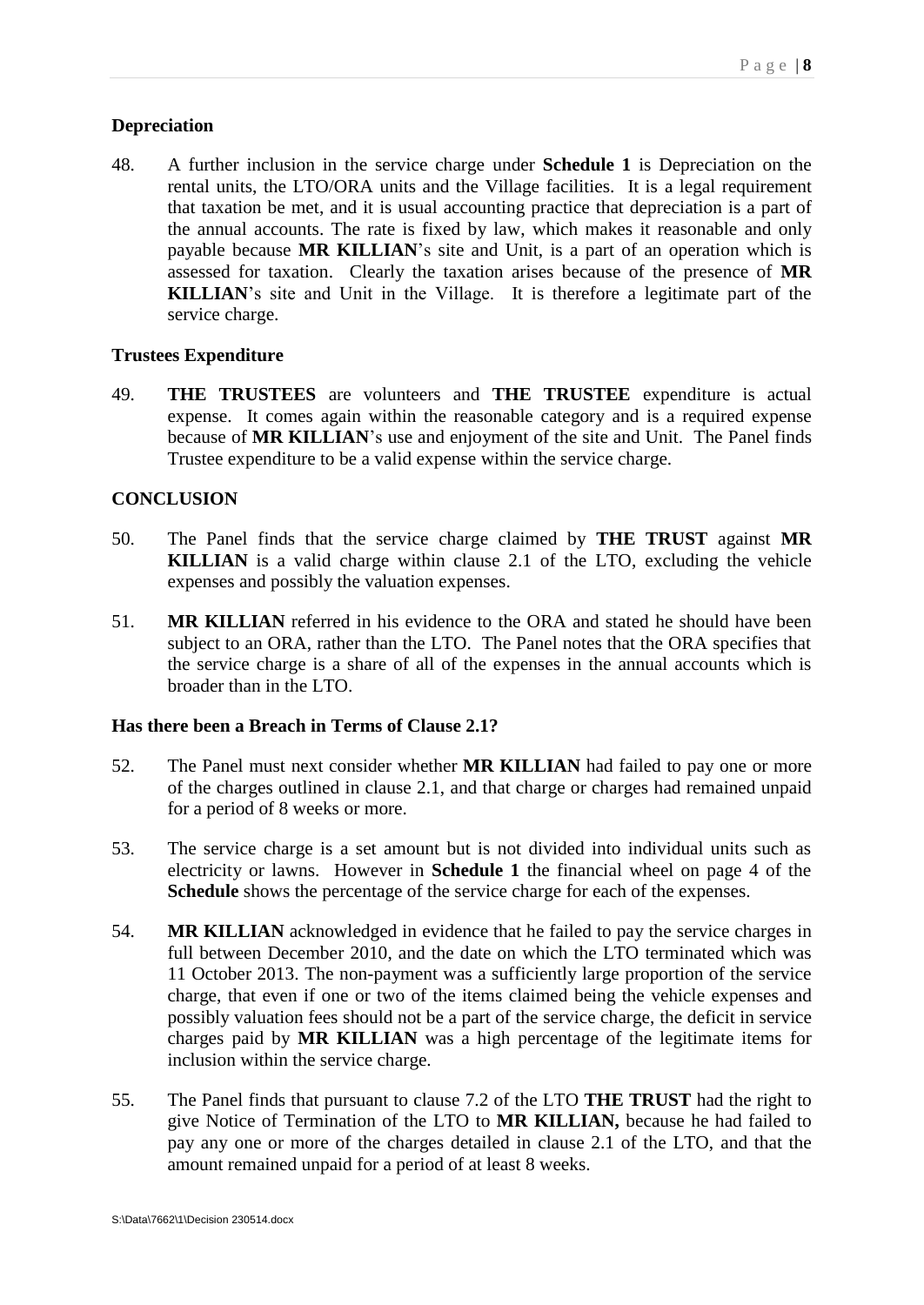#### <span id="page-11-0"></span>**Was the Termination Process Correct?**

- 56. The next matter for the Panel to determine is whether **THE TRUST** terminated the LTO in the manner set out in the LTO, RVA and the Code.
- 57. **MR KILLIAN** considers he operates under the RVA and Code rather than the LTO. **THE TRUST** argues the LTO, RVA and the Code apply. Section 48 of the Code provides the Operator with a discretion by the use of the word "*may*" in terminating an ORA/LTO. There is no discretion however as to the significance of breach that there must be by the Resident. It must be a "material" breach of the contractual document. The word *"material"* is used to show the breach must be "*important or essential"* (the Concise Oxford Dictionary New Edition).
- 58. The **TRUSTEES** stated that the non-payment of the service charge is a material breach because the **TRUSTEES** could not continue to run the Village without the funding from the service charges. **MR KILLIAN**'s response was that he did not consider the LTO was still in operation because he considered the RVA had taken over. The Panel finds however that even if **MR KILLIAN** was correct, which the Panel finds he is not, the requirements to meet service fees are set out with even less specificity in the ORA's, which were implemented after the LTO's at the Village.
- 59. Under the LTO at clause 7.1(c) **THE TRUST** has the right to give a Notice of Termination to **MR KILLIAN** if under clause 7.2(a) he has failed to pay any one of the charges detailed in clauses 2.1 or 3.1 of the LTO. As stated earlier in this Decision, the Panel finds that **MR KILLIAN** had failed to pay the full service charge, and all of the outgoings allocated except vehicle expenses and possibly valuation expenses are found to be legitimate inclusions in the service charge.
- 60. Returning to the Code, the Panel finds that the breach by **MR KILLIAN** of the LTO is a material breach and therefore **THE TRUST** is entitled to undertake the path set out in clause 49 of the Code to terminate. It is a material breach, in that payment of the full sum of the service charge by **MR KILLIAN** was essential to enable payment of **THE TRUST's** debts for the items of expenditure set out in clauses 2.1 and 3.1 of the LTO.
- 61. Clause 49 of the Code sets out how the Notice of Intention to Terminate the LTO is to operate, what information is to be in it, timeframes and the remedy required. The Panel finds that the Notice of Intention to Terminate dated 5 August 2013 which was served on **MR KILLIAN** by **THE TRUST** is valid, and complies with clause 49(2) of the Code.
- 62. The next step required for valid termination of an LTO, is service of a Notice of Termination which in **MR KILLIAN**'s case is dated 9 September 2013. That document is dated later than one month from the date of the Notice of Intention to Terminate, and in fact over one month from the date that document was served on **MR KILLIAN,** as is required by the Code.
- 63. The Panel considered whether the Notice of Termination met the requirements in clause 49(3) of the Code. The requirements of termination are date of issue, grounds for termination, specific terms and conditions which entitle the Operator to terminate the LTO, the right of the Resident to give a Dispute Notice, requirements where there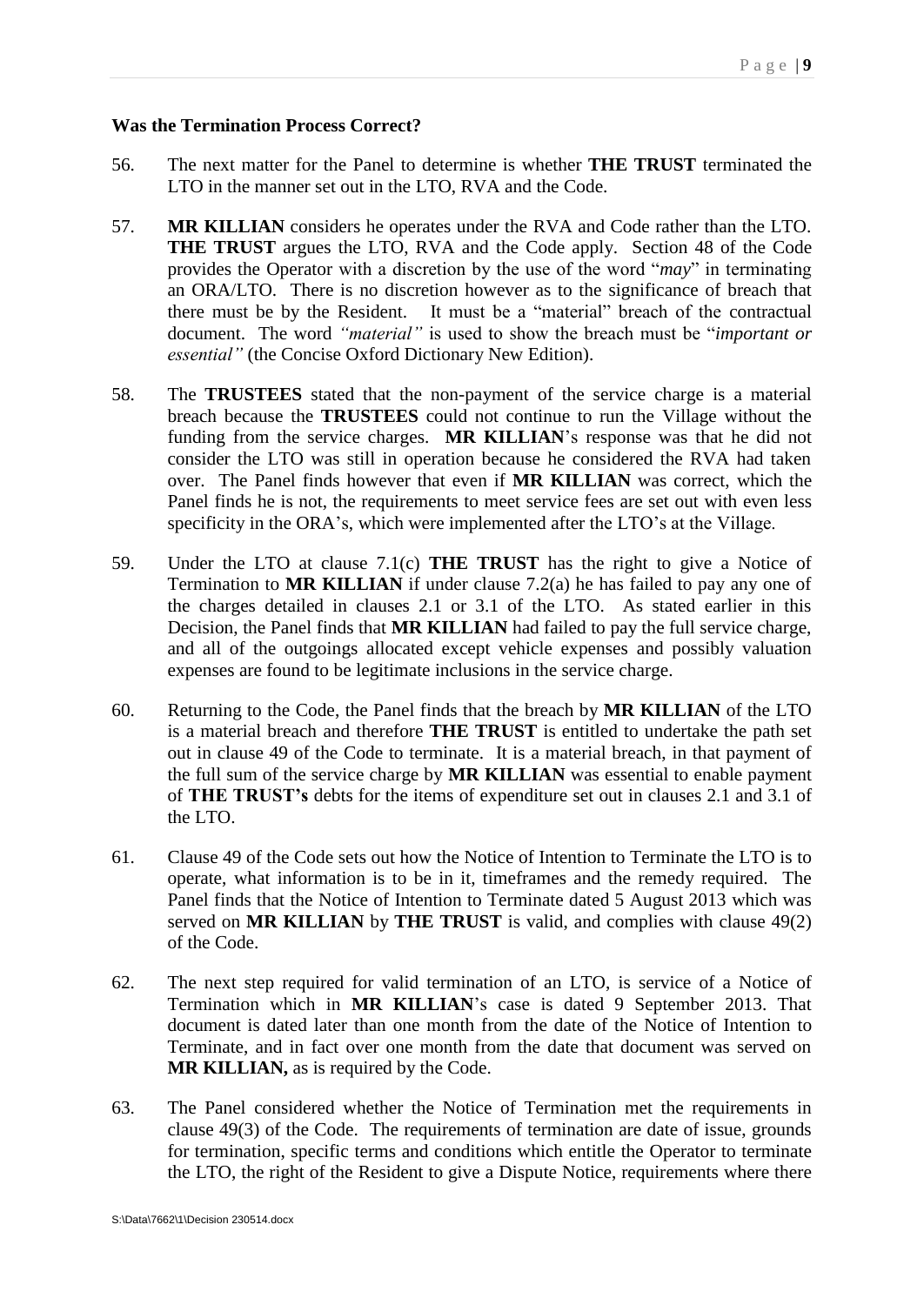is a dispute in relation to the LTO, and period of notice. The Notice of Termination served on **MR KILLIAN** which is No. 39 in the Bundle of Documents complies with the requirements set out above.

64. The Panel finds that the processes required under the LTO, RVA and the Code to terminate **MR KILLIAN**'s LTO have been undertaken in accordance with the requirements. The Panel therefore finds that **MR KILLIAN**'s LTO has been validly terminated on the basis that he failed to pay the service charge in full, for a period of more than 8 weeks and **MR KILLIAN** was served with the appropriate Notices to terminate his LTO.

# <span id="page-12-0"></span>**C. WHAT FEES, IF ANY, IS MR KILLIAN DUE TO PAY UNDER THE LICENCE TO OCCUPY**

#### <span id="page-12-1"></span>**Mr Killian's Position**

- 65. **MR KILLIAN** accepts that pursuant to clauses 2.1 and 3.1 of the LTO, he was obligated to pay a service charge in respect to various items of expenditure to operate the Village. The dispute as to the validity of the service charge has been decided earlier in this Decision. **MR KILLIAN**'s next submission was that once there had been a breach of payment of the service charge, and 8 weeks had expired, thereafter the service charge should cease. The first breach appeared to be on or about 31 December 2010 which would mean the 8 weeks would expire on or about 18 February 2011.
- 66. **MR KILLIAN** disputes his obligation to pay the service charge requested by **THE TRUST** set out in **Schedule 2** of this Decision. In particular **MR KILLIAN** disputes the following payments sought by **THE TRUST**:
	- (a) The majority of budget items charged by **THE TRUST** in the years 2011 to 2013, and the budgeted items for 2014 which formed the service charge as set out in **Schedule 1**
	- (b) Any service charge payment after 18 February 2011 and interest thereon;
	- (c) The additional administrative fees of \$100 charged monthly from 30 August 2012 to 31 October 2013 to cover the extra work undertaken in respect to **MR KILLIAN**'s dispute;
	- (d) The tree inspection fee of \$110 dated 30 November 2012;
	- (e) The fees for serving documents on **MR KILLIAN** of 5 August 2013 totalling \$224.25 and further document service fee of 30 December 2013 of \$191.87;
	- (f) Storage fees of \$40 per month from 31 December 2013 to 31 March 2014 being \$160 and continuing.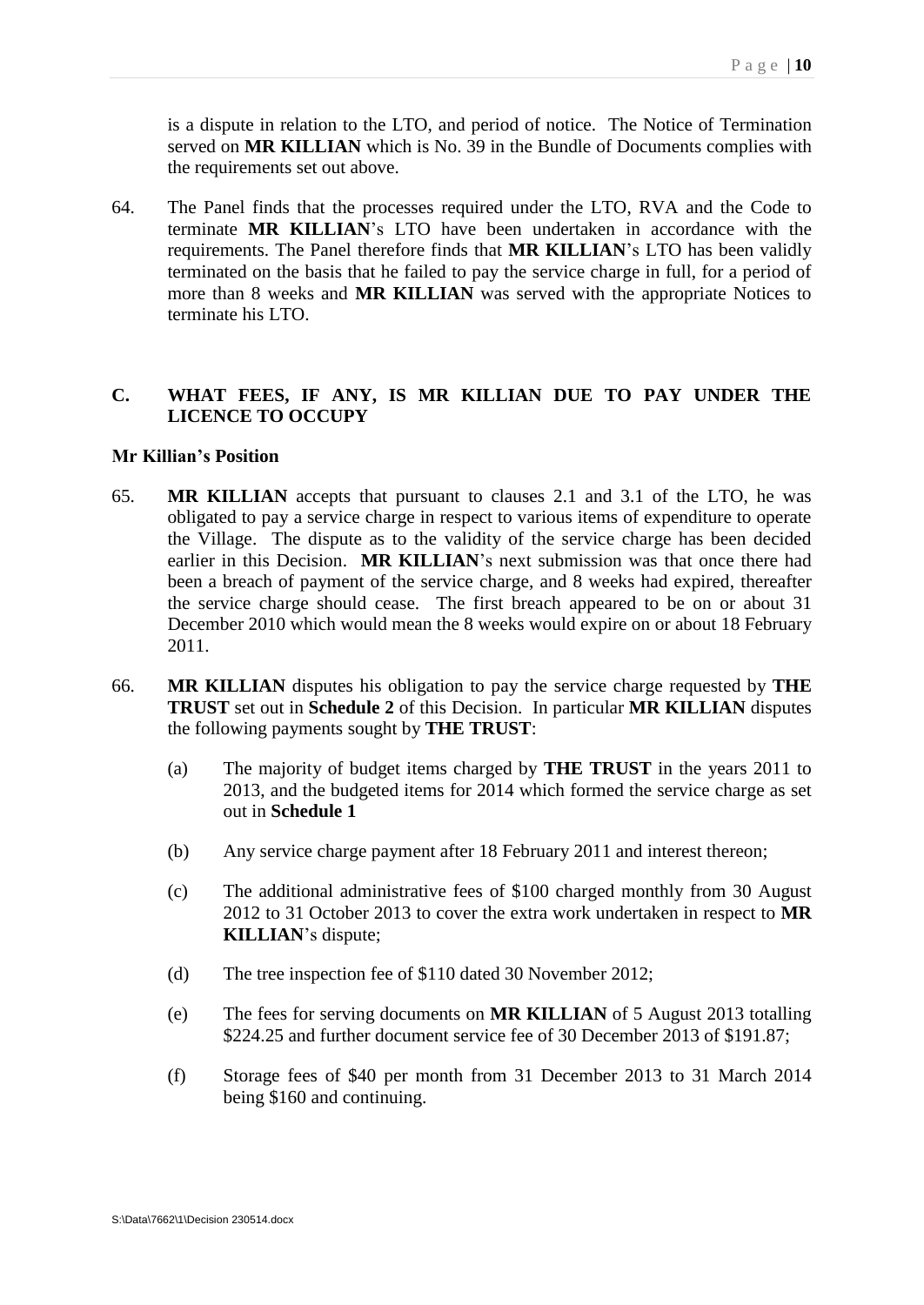# <span id="page-13-0"></span>**The Trust's Position**

- 67. **THE TRUST** seeks payments from **MR KILLIAN** as set out in **Schedule 2** totalling \$43,891 plus April's legal fees.
- 68. **THE TRUST**'s position in respect to the items in **Schedule 2** is that the service charge is payable pursuant to clauses 2.1, 3.1 and 3.2 of the LTO. The document services fees were for service of the Notice of Intention to Terminate the LTO, and the Notice to Terminate the LTO and, are claimed pursuant to clause 3.2 as enforcement costs. The storage fees are an estimate by a Trustee in the storage business, of the cost to store **MR KILLIAN**'s remaining possessions. **THE TRUST** states that the administrative fees of \$100 per month were justified because of the extra time it took the administration assistant to process matters in respect to **MR KILLIAN**. At the hearing **THE TRUST** withdrew its request for payment of \$110 for a tree inspection dated 30 November 2012. The legal fees incurred are for matters relating to **MR KILLIAN** solely. **THE TRUST** provided copies of invoices with time recording for legal fees, at the hearing.
- 69. **THE TRUST** disputed it was appropriate to compare service charges with other Retirement Villages, all of which are structured differently financially, but all need to meet similar costs.
- 70. **THE TRUST** also disputed the service charge should stop 8 weeks after the first breach. **THE TRUST**'s position is that pursuant to clause 7.2, only **THE TRUST** had a discretion as to when, or even if it chose to take enforcement steps.

# <span id="page-13-1"></span>**The Panel's Decision**

# <span id="page-13-2"></span>**Service Charges**

- 71. For **THE TRUST** to have a justified claim for payment of arrears in service charges by **MR KILLIAN,** it must show that each of the sums claimed fits within the criteria in clauses 2.1, 3.1 or 3.2 of the LTO. That issue was been dealt with earlier in this Decision.
- 72. The Panel does not accept **MR KILLIAN'**s submission that the service charge stops 8 weeks after a breach. The position is that **THE TRUST** had a discretion as to whether, or if it takes enforcement proceedings for breach, with the use of "*may*" in clause 7.2 of the LTO. Clauses 7.3 and 7.4 of the LTO are clear that the service charge is payable to the date of termination of the LTO.
- 73. **MR KILLIAN** disputed at the hearing that **THE TRUST** was justified in charging the service charges that it did, in comparison with other nearby Retirement Villages. **MR MOYLE** in evidence explained the differing financial arrangements between the Villages named by **MR KILLIAN**, but in essence stated the Villages all had to meet similar costs of operation, it was a matter of how the finances were structured as to how, rather than if, the Residents paid the outgoings. The Panel accepts **MR MOYLES'** evidence.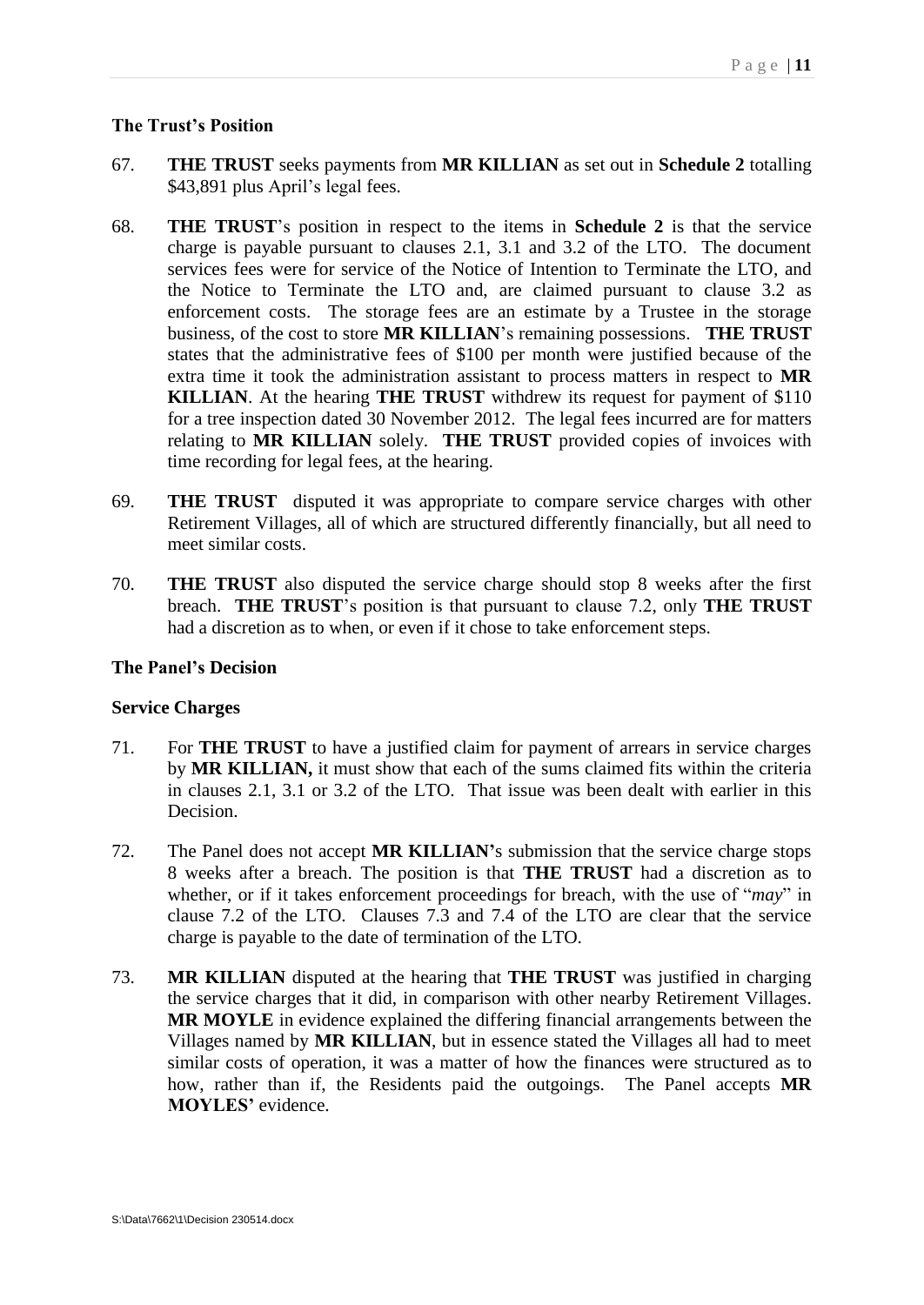74. In summary the Panel finds the unpaid service charges claimed by **THE TRUST** from 31 December 2010 to 11 October 2013 are validly claimed, less the vehicle charge and possibly valuation charge.

#### <span id="page-14-0"></span>**Interest Charges**

75. **THE TRUST** in **Schedule 2** claims interest on various items. Clause 3.2 of the LTO states that interest can only be charged on money expended by **THE TRUST** to enforce the service charges outstanding. It does not allow for interest to be charged on the service fees, or administration fees for instance. There must be an adjustment to remove all of the interest charges from **THE TRUST**'s claim except for enforcement matters. Interest may be charged on legal fees and other matters which have been incurred as a result of enforcement proceedings to "*make good such default*". **THE TRUSTEES** may charge 1.5% per annum interest over the call rate of the Licensor's bankers rate.

# <span id="page-14-1"></span>**Legal Fees**

- 76. The invoices for legal fees charged to **THE TRUST** were provided to the Panel as Exhibit "I". The charge out rates were reasonable, but the accounts cover more than the enforcement proceedings. As there are time records attached, it has been possible for the Panel to separate out the work which has been undertaken in respect to enforcement only against **MR KILLIAN**. It will exclude, for instance, work on possible defamation and the potential sale of **MR KILLIAN**'s Unit. Legal work which has been completed in respect to the hearing of this matter, is not able to be claimed under clause 3.2 of the LTO, but can be subject to a costs order in respect to the hearing.
- 77. From the letters between solicitors included in the Bundle of Documents, the first discussion about enforcement made available to the Panel, is by way of letter dated 22 February 2013 from Henderson Reeves, Solicitors to Thomson Wilson, Solicitors which states:

"*Our client has a straight forward remedy to terminate your client's Licence and pay the market price. Your client is in clear breach of his Licence to Occcupy for failure to pay his weekly fee. If our client chose to proceed on that basis then, unless your client remedied those breaches (including paying all fees up to date) and thereafter complied with its terms, termination would be inevitable."* 

- 78. The Panel therefore finds that any legal accounts prior to 22 February 2013 are not in respect to enforcement. The first account which can be claimed in full therefore is invoice No. 23981, 28 February 2013. Invoice No 24168 can also be paid in full. Deductions should be made from subsequent accounts as follows:
	- (a) Invoice No 26410 dated 29 August 2013 for the work on defamation and a singles social organisation from 24 July to 5 August totalling \$549.
	- (b) Invoice No 26745 19 to 23 September for the work on the sale process totalling \$132;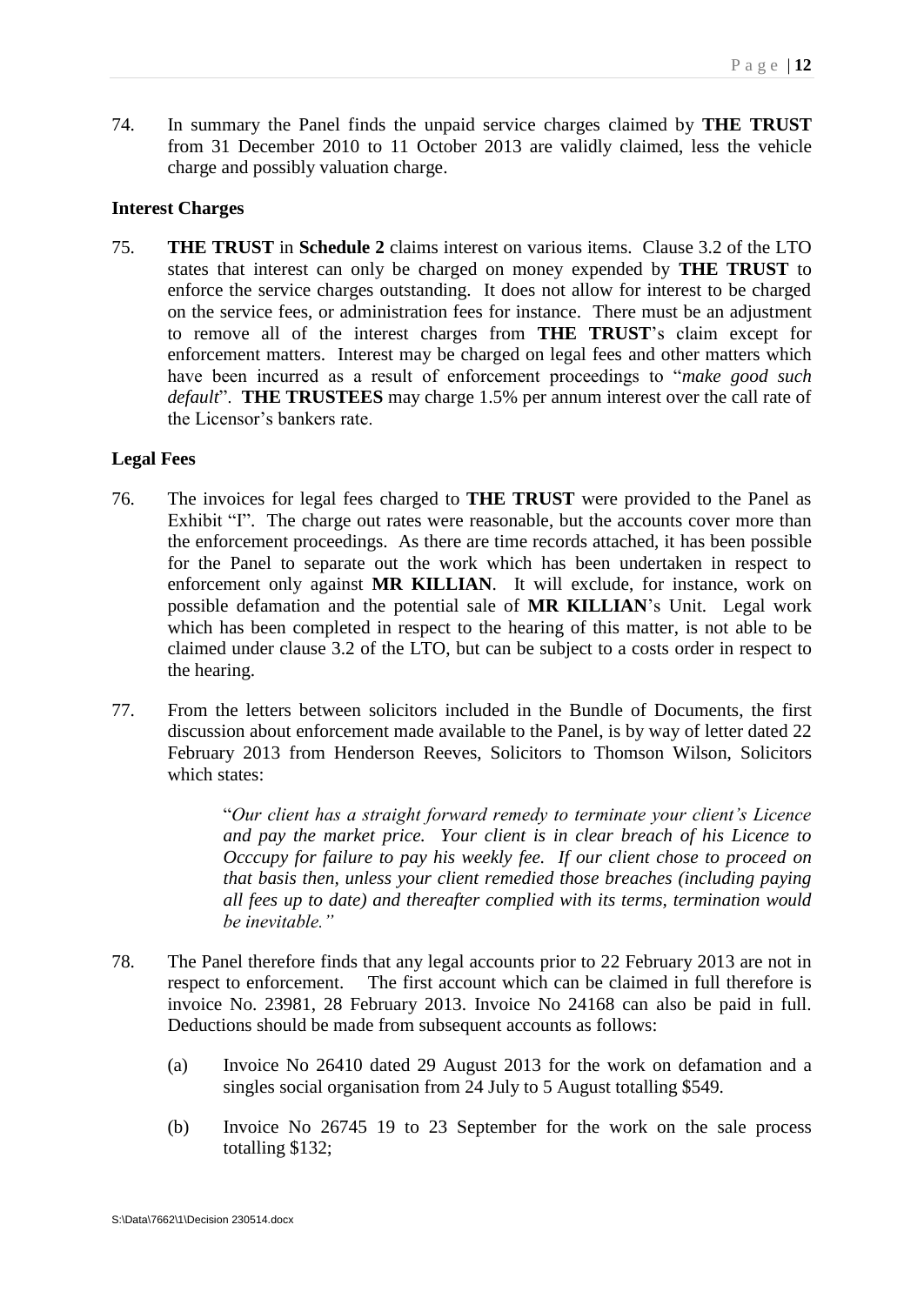- (c) Invoice No 26410 for the work of 20 August which relates to defamation work totalling \$358;
- (d) Invoice No 27229 from 21 to 24 October 2013 including work about valuations totalling \$290;
- (e) Invoice No 27667 and thereafter are accounts which relate to this proceeding which can be claimed by way of costs on the hearing.

#### <span id="page-15-0"></span>**Enforcement Fees**

79. **THE TRUST** may claim the documentation service fees of \$224.25 and \$209.88 under s.3.2 of the LTO. These were for service of the Notice of Intention to Terminate the LTO and the Termination Notice respectively on **MR KILLIAN**. They are valid claims as part of the enforcement process. Interest is also payable on those sums.

#### <span id="page-15-1"></span>**Storage Charges**

- 80. **MR KILLIAN** disputes the storage charges, but clauses 9.1 and 9.2 of the LTO enable **THE TRUST** to remove personal belongings and chattels, and arrange storage at **MR KILLIAN**'s expense.
- 81. The Panel therefore finds the storage charges are able to be claimed by **THE TRUST** against **MR KILLIAN. MR KILLIAN** has been invited to uplift his items most recently on the first teleconference before this hearing. The storage charges from 31 December 2013 to 31 March 2014 total \$160. No interest is claimable on this sum, but the charge will continue until **MR KILLIAN** uplifts his items in full.

## <span id="page-15-2"></span>**Charges to Change Locks**

82. Clause 3.2 of the LTO enables **THE TRUST** to "*take all such steps to make good a default*" and payment of charges incurred in the process. The Panel therefore finds that the claim for changing the locks by Sutherland Security of \$191.87 plus interest is claimable.

#### <span id="page-15-3"></span>**Administration Charges**

83. There is no authority for **THE TRUST** to charge **MR KILLIAN** the \$100 per month administration charge. The evidence at the hearing was that that was an arbitrary charge which was not based on actual time, but on the general extra work that staff had to undertake to deal with **MR KILLIAN**'s various matters. That charge does not fall within clause 2.1 or any other section of the LTO. That charge is therefore not allowed. The total of \$1,400 is to be deducted from the sum claimed by **THE TRUST** against **MR KILLIAN**.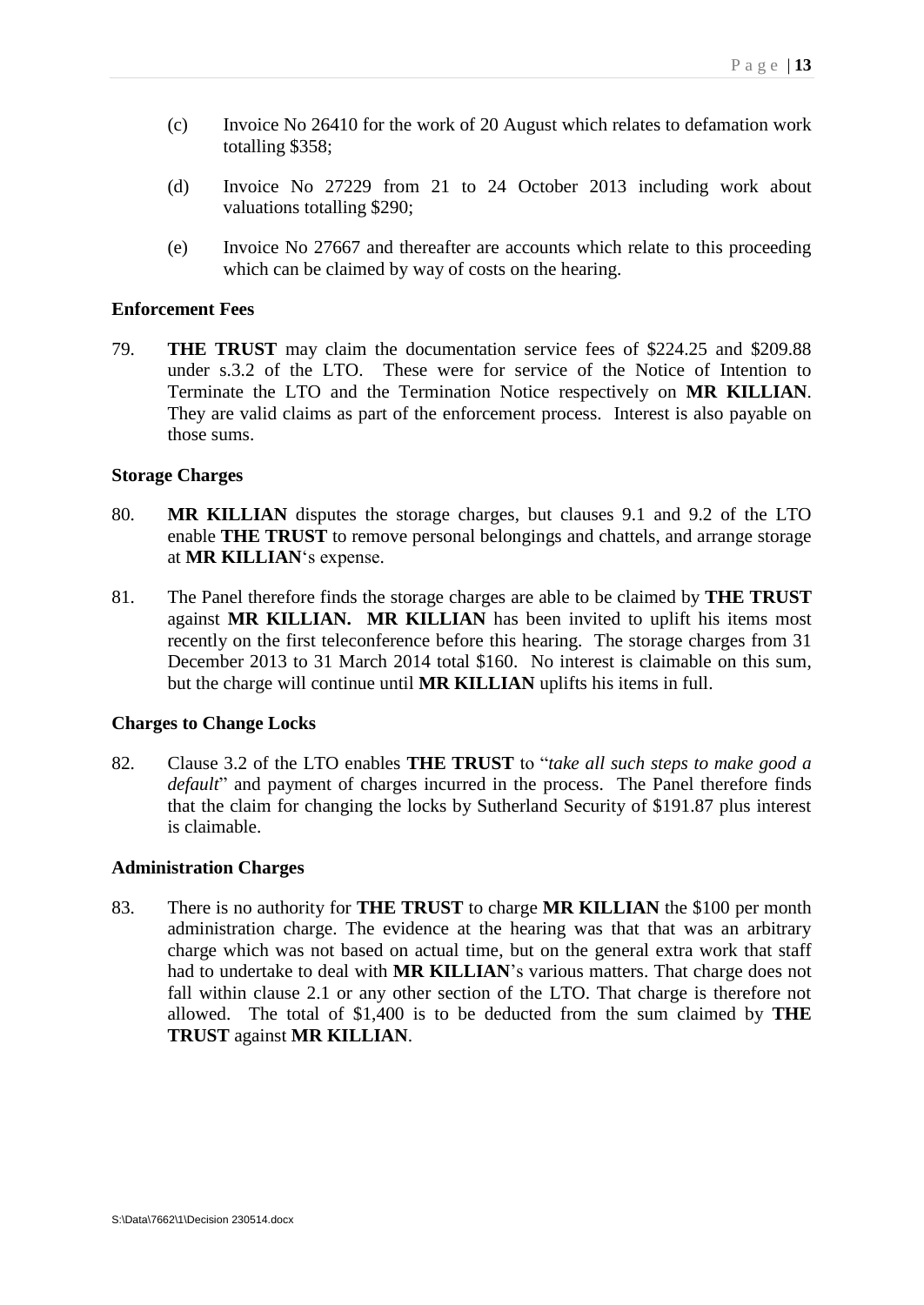# <span id="page-16-0"></span>**D. IS MR KILLIAN ENTITLED TO ANY COMPENSATION BEYOND THE SALE PRICE OF THE UNIT**

#### <span id="page-16-1"></span>**Mr Killian**'s **Position**

- 84. **MR KILLIAN** seeks compensation from **THE TRUST** on the basis that **THE TRUST** encouraged investors in the Village by false advertising and kept the service charges too low initially to entice people into the Village, but then increased them beyond what was necessary. **THE TRUST** also reduced the LTO initial payment from \$14,000 to \$7,000 hence reducing **THE TRUST's** income, and increasing the amount the Residents are required to pay to meet the running costs of the Village by the service charge. **THE TRUST** also inhibited **MR KILLIAN** selling the Unit in 2008 when prices were high.
- 85. **MR KILLIAN** therefore seeks recompense from **THE TRUST** for the sum of \$179,215.60 which was calculated on the basis of estimated and actual costs of building his Unit, and associated costs as outlined below:

| (a) | The LTO's initial payment of:                                                                                                                         | \$7,000.00   |
|-----|-------------------------------------------------------------------------------------------------------------------------------------------------------|--------------|
| (b) | An estimate for site preparation for MR KILLIAN's work<br>and time;                                                                                   | \$5,000.00   |
| (c) | Legal costs on signing of the LTO (no account was<br>available);                                                                                      | \$765.00     |
| (d) | Insurance estimate to build per square metre of MR<br>KILLIAN's Unit plus an adjustment for plumbing and<br>electrics which MR KILLIAN assisted with; | \$153,000.00 |
| (e) | District Council inspections fees;                                                                                                                    | \$1,100.00   |
| (f) | Additional drainage to MR KILLIAN's site as opposed to<br>other sites;                                                                                | \$4,962.60   |
| (g) | Additional sum for a difficult utility connection;                                                                                                    | \$800.00     |
| (h) | Replacement of a pillar box (MR KILLIAN was offered<br>half of that sum but did not accept it);                                                       | \$1,820.00   |
| (i) | Cost of the wood burner;                                                                                                                              | \$3,894.00   |
| (j) | Telephone connection;                                                                                                                                 | \$724.00     |
| (k) | Miscellaneous costs;                                                                                                                                  | \$150.00     |
| (1) | An additional sum for the electrics of the garage door                                                                                                | \$600.00     |
| (m) | Interest on all sums at the same percentage THE TRUST is<br>charging MR KILLIAN for late payment being 1.5% over                                      |              |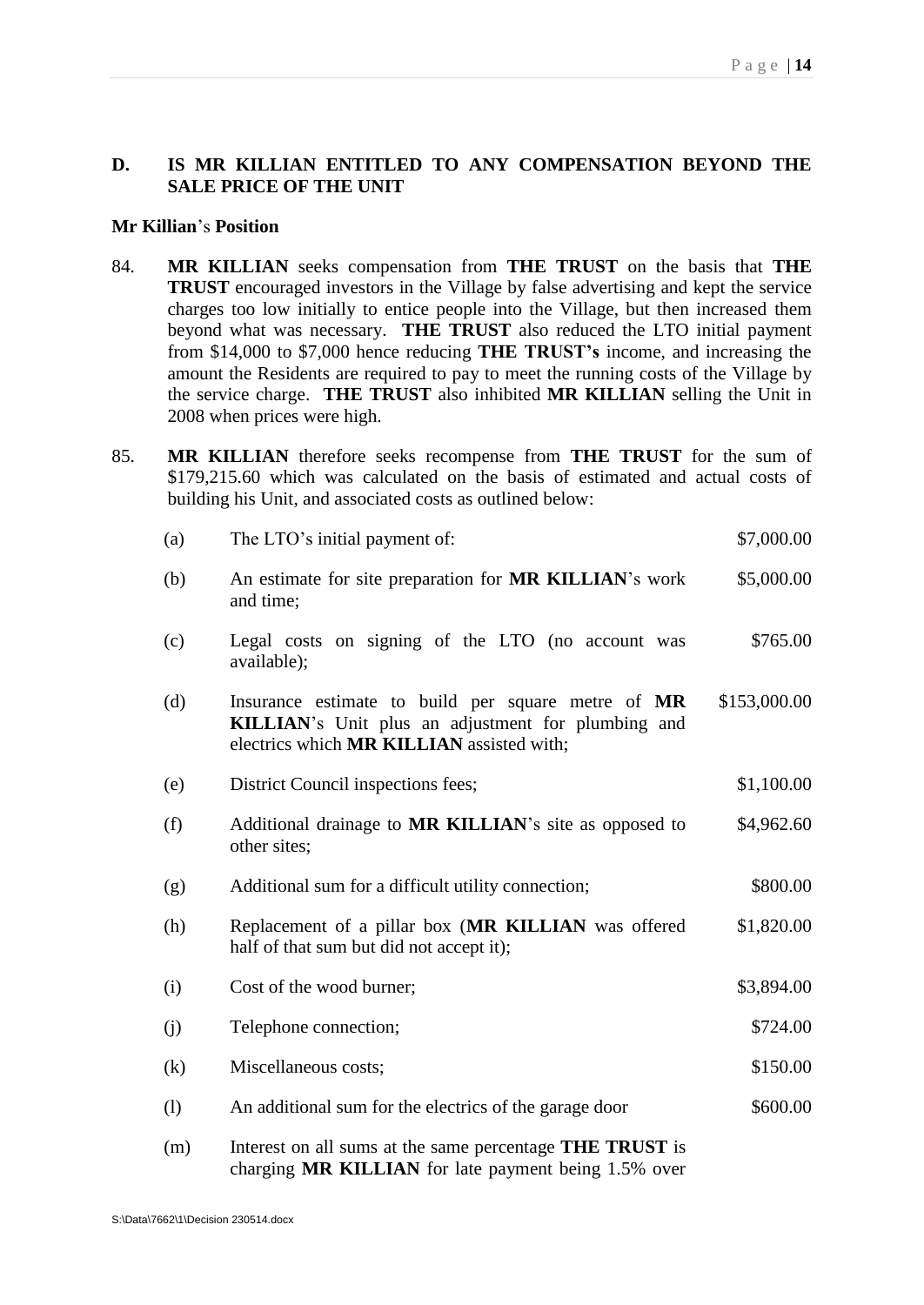the call rate of **THE TRUST's** bank.

- (n) Legal fees in respect to this dispute  $$6,613.39$
- (o) Compensation for rent of \$100paid since 1 October 2013 to the date of hearing being 26 weeks \$2,600.00
- 86. The costs above total \$189,028.99 plus interest which appears to be **MR KILLIAN**'s updated total claim.

# <span id="page-17-0"></span>**The Trust's Position**

- 87. **THE TRUST** disputes that **MR KILLIAN** is entitled to any compensation from **THE TRUST** beyond the net sale price of the Unit, less any sum ordered, plus other sums pursuant to clause 12 of the LTO. **THE TRUST's** view is that none of **MR KILLIAN**'s requests for compensation are justified. **THE TRUST** submits there is a clear process for sale of the Unit set out in clause 12 of the LTO. **THE TRUST** advises that **MR KILLIAN** has not signed any documentation required to authorise **THE TRUST** to sell the Unit. **THE TRUST** is therefore obligated to act on the basis of its termination of the LTO, on or about 13 October 2013.
- 88. The compensation to be paid to **MR KILLIAN** under clause 12 of the LTO is either:
	- (a) The net proceeds of sale, if there is a new licensee prepared to purchase the Unit before the first anniversary of the termination of the LTO; or
	- (b) **THE TRUST** after the first anniversary of the termination of the LTO paying out **MR KILLIAN** "*the fair market value of the Unit as determined by mutual agreement or by the arbitration of two arbitrators and their umpire, such to be determined pursuant to the provisions of the Arbitration Act 1996. In any such arbitration the value of the Unit shall not include anything to cover the site."*

# <span id="page-17-1"></span>**The Panel's Decision**

- 89. Any rights to payment of sums claimed by **MR KILLIAN** must be set out either primarily in the LTO, or in the RVA or the Code. Clause 12 of the LTO sets out the compensation available to the Licensee upon termination. There is no requirement for **THE TRUST** to pay more than what would be calculated in terms of clause 12.
- 90. The Code sets out at clauses 51 to 54 what must happen to sell a unit after termination of the LTO. That is not the subject of this Decision, but clause 54 assists in stating what is due the Resident on termination, or end of occupation. The paragraph includes firstly that the Operator must stop charging the Resident for personal services on the date the Resident stops living permanently in the Unit, and must reduce by at least 50% the outgoings charged to the former Resident, if no new ORA has been entered into by the latter of 6 months after termination, or the date the former Resident stops living in the residential unit, and removes all possessions.
- 91. **MR KILLIAN**'s service charge has stopped and this Decision addresses the other payments sought by **THE TRUST**. **MR KILLIAN** needs to collect his possessions to stop the storage fee.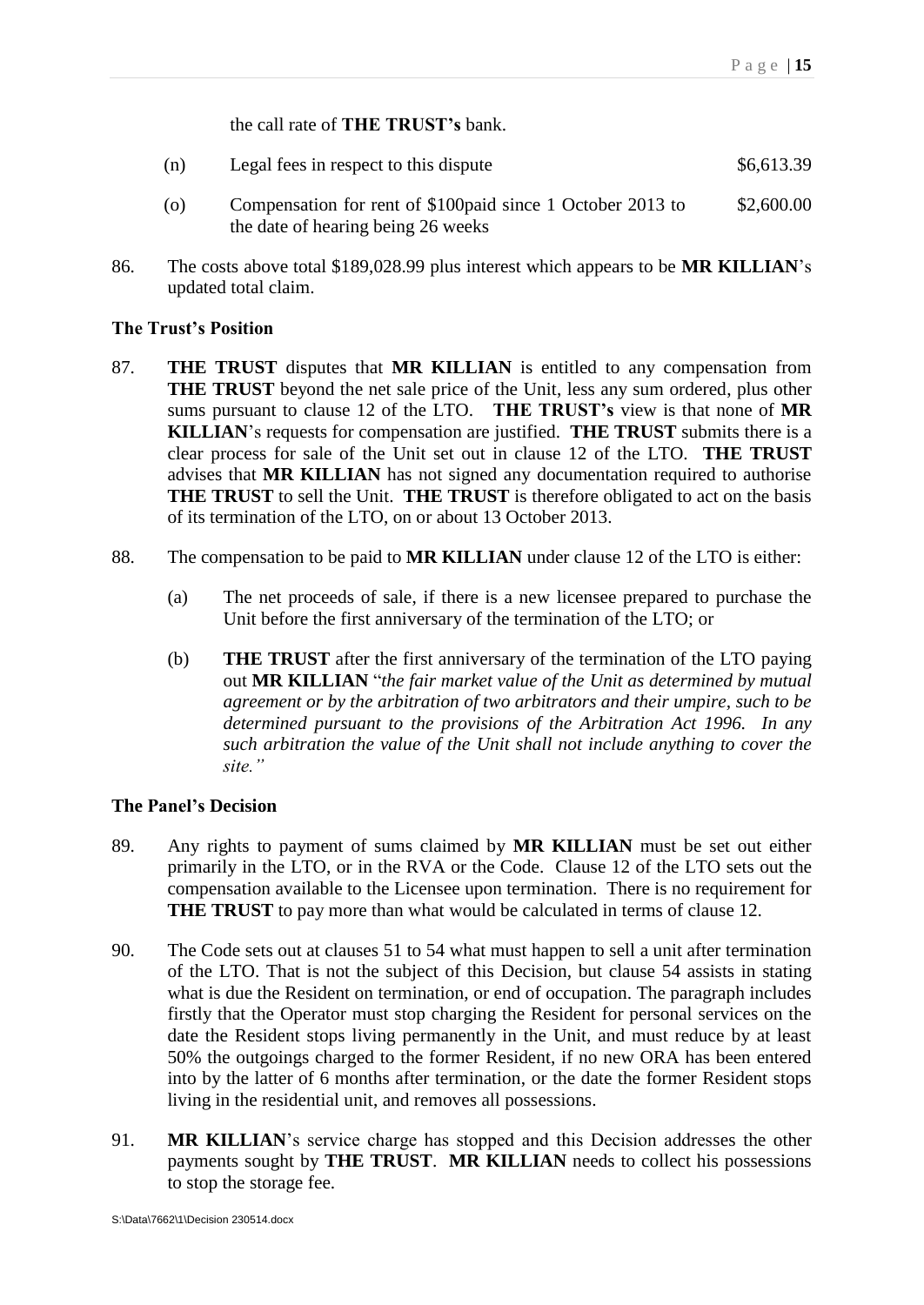92. The Panel finds that there is no compensation available for **MR KILLIAN** in the amount he seeks of the cost or estimated cost of building the Unit, as it has no legal basis.

## <span id="page-18-0"></span>**COSTS**

- 93. Both parties seek costs on the hearing against the other. Section 74 of the RVA sets out the requirements for an Order for costs to be made.
- 94. There have been a number of costs Decisions made in respect to the RVA including most recently **Perry Foundation v Waters and Murray** dated 20 December 2013. That Decision refers to other costs decisions under the RVA.
- 95. Section 74 establishes there is a discretion for the Panel to award costs if the Decision is fully or substantially in favour of one party. The factors that are to be taken into account include the reasonableness of costs sought, the amount of any award, the amount or value of the matters in dispute, the relative importance of matters in dispute to the parties, and the conduct of the parties.
- 96. This Decision is substantially in favour of **THE TRUST**.

#### <span id="page-18-1"></span>**Reasonableness of Legal Fees**

- 97. **THE TRUST** seeks legal costs, copies of legal accounts owed by **THE TRUST** are set out in Exhibit "I" of the Bundle of Documents. The legal costs in respect to this proceeding commenced in invoice No 27667 on 29 October 2013. The costs excluding that of the actual hearing are invoice No 27667 for \$2,239.50, invoice No 28060 for \$480.40, invoice No 28428 for \$1,374.80, invoice No 28844 for \$3,914.60, and invoice No 29302 for \$4,181.40 totalling \$16,512.70 up until 18 March 2014. The rate set in the accounts equates to \$360 per hour which is reasonable for a principal of a firm.
- 98. The Panel is not aware of any other costs that could be sought by **THE TRUST** apart from legal costs. The Panel estimates that there would be another \$2,160 of legal costs for the actual hearing, and if the usual estimate of 1.5 hours preparation for each hour of hearing is adhered to then a further \$3,240 in costs would be incurred taking the total of legal fees to \$21,912.70. The Panel finds the legal costs claimed as reasonable taking into account the number of issues in dispute. **THE TRUST** is also obligated to meet the Panel's fees and expenses.

#### <span id="page-18-2"></span>**Amount in Dispute**

- 99. In respect to the amount or value of the matters in dispute, **MR KILLIAN** seeks a sum between \$179,215.60 plus interest and \$189,028.99 plus interest. **THE TRUST** seeks the sum of \$43,781 plus April's legal fees**.**
- 100. The amount awarded to **THE TRUST** in the Decision is less than \$43,000 with a minor deduction of vehicle expenses in the service fees of 2010 and 2011 and possibly valuation fees, and reduction of some legal fees, interest and the additional administration fees.